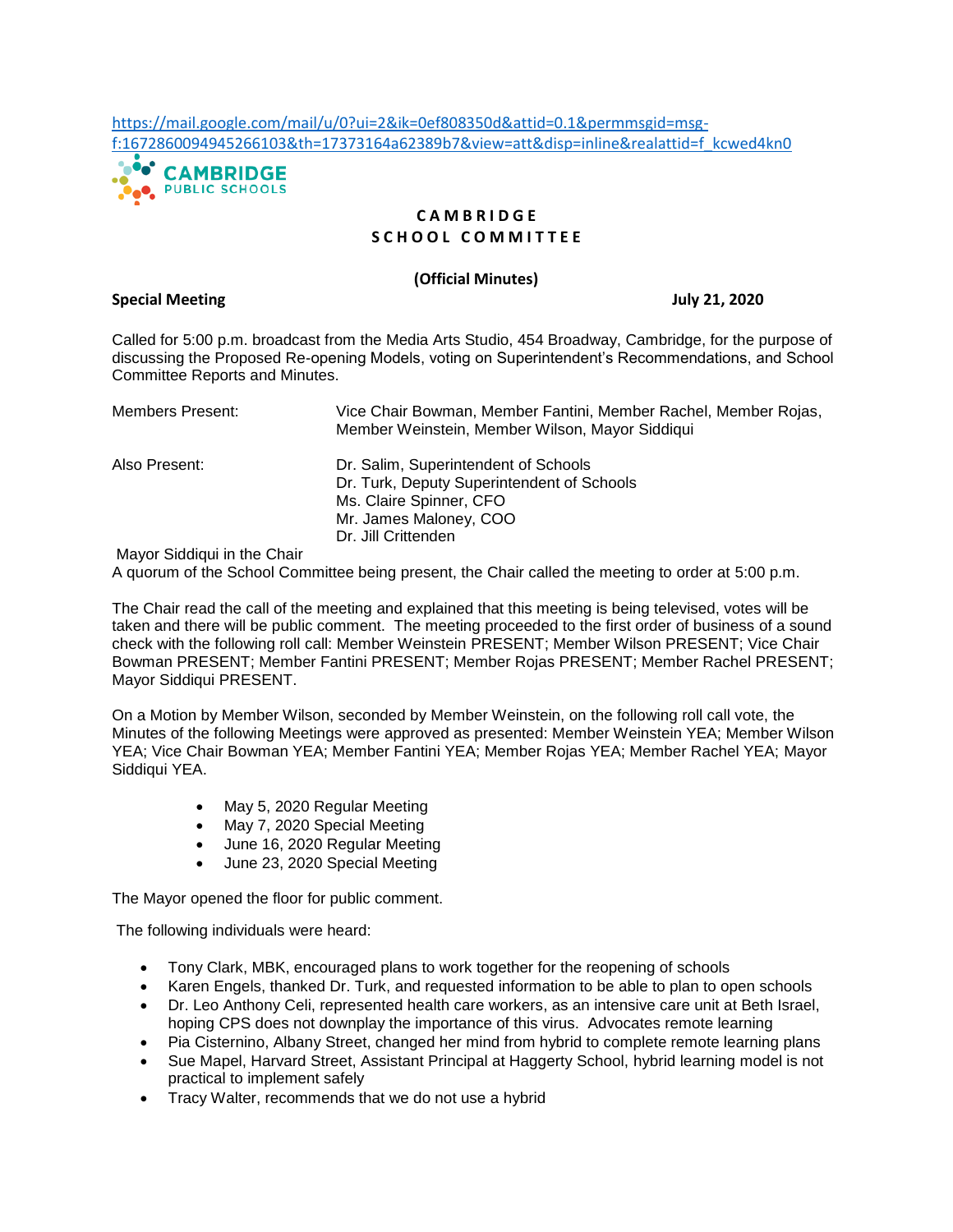- Rafael Jaramillo, Harvard Street, recommends outdoor learning using existing creative resources
- Tsekai English, considering an all in person learning model for the fall is not responsible, maybe in the spring but not right now
- Dan Monahan, Lexington Ave, CEA President, supports various voices for decision making on reopening, questioned the validity of data from surveys, supports Educator Colaboratives
- Karen Dobak, suggested CPS apply for a grant from DESE for a hybrid or full remote, all students should have reliable internet access for at least one year
- Kini Udovicki, CSUS Counselor, wants CPS to use a trauma informed plan, supplied examples
- Jennifer Richards, Aberdeen Court, has concerns about the state providing a hybrid model and time is short for reopening plan;s CPS may have to close at any given time given an increase of COVID-19 cases
- Marianne Rezaei-Kamalabad, Peabody School special starts pre-school teacher, for students ages 4 and up with autism and extremely developmental delays, does not have any info for classroom modifications for students. They help students eat, use the toilet, change diapers, help students learn at water tables, on the floor with blocks, loves her job wants safety for all
- Boniswa Sundai, Garden Street, parent, she is representing the Middle Schoolers for Change group, they have not received any counseling, who will provide the PPE's has more concerns
- Tina Lieu, Huron Ave, in person learning is dangerous for all, remote learning should be primary and hybrid as secondary/supplemental form of learning. Is there a plan for CPS to test students, teachers and staff? If in person learning is decided, please only outdoor classes.
- Amara Donovan, Camb. St., addressed unreliable data and suggests CPS get rid of MCAS
- Janet Forte, Appleton Street, Arlington, Special Start Program at Peabody School, she is thankful for all that has been done so far with the crisis and systemic racism. She is concerned about the lack of ANY pre-school programming in the re-opening plans. JK have been considered but they have not been included for the students with severely developmental needs
- Mary Shillue-Goldberg, Clifton Street, Peabody parent, wants to get rid of the MCAS, supports outdoor learning/classrooms
- Aaron Shakow, Newton Street, C'Port parent, examine all past interventions using updated technology, supports outdoor learning
- Moira McNabb, Waltham Street, Newton, Special Start Program Special Needs Educator, read a letter from her colleagues thanking CPS for their leadership, Special Start has not been included in ANY plans, many students have delayed developmental skills that require contact, they want their thirty-three questions answered from the Town Hall meeting held last week, they want to be heard and prioritized
- Gal Kober, Newton Street, supports prioritizing outdoor learning

On the following roll call vote, motioned by Mayor Siddiqui, seconded by Member Wilson, Public Comment concluded: Member Weinstein YEA; Member Wilson YEA; Vice Chair Bowman YEA; Member Fantini YEA; Member Rojas YEA; Member Rachel YEA; Mayor Siddiqui YEA.

Mayor Siddiqui stated that the comments and concerns of the speakers tonight are also the School Committee's concerns. She apologized to the Special Start Program Pre-School Teachers for not communicating to and involving them in all plans. She also responded to the MCAS comments stating there is no plan to remove MCAS testing at this time. Mayor Siddiqui also reiterated that CPS have already identified families with internet access needs and will increase this service to families as needed.

The Chair turned the floor over to Dr. Salim who also responded to public comment explaining that this can be an opportunity to look into Early Childhood Education and Care Models to govern how to implement the Special Start Program Pre-School Model. CPS Pre-School partners will be opening their doors at the end of the month, and CPS plans to work with those partners and learn from them. CPSD is working on what a fully remote model will look like along with using outdoor models for part of the day.

The Proposed Model presentation began.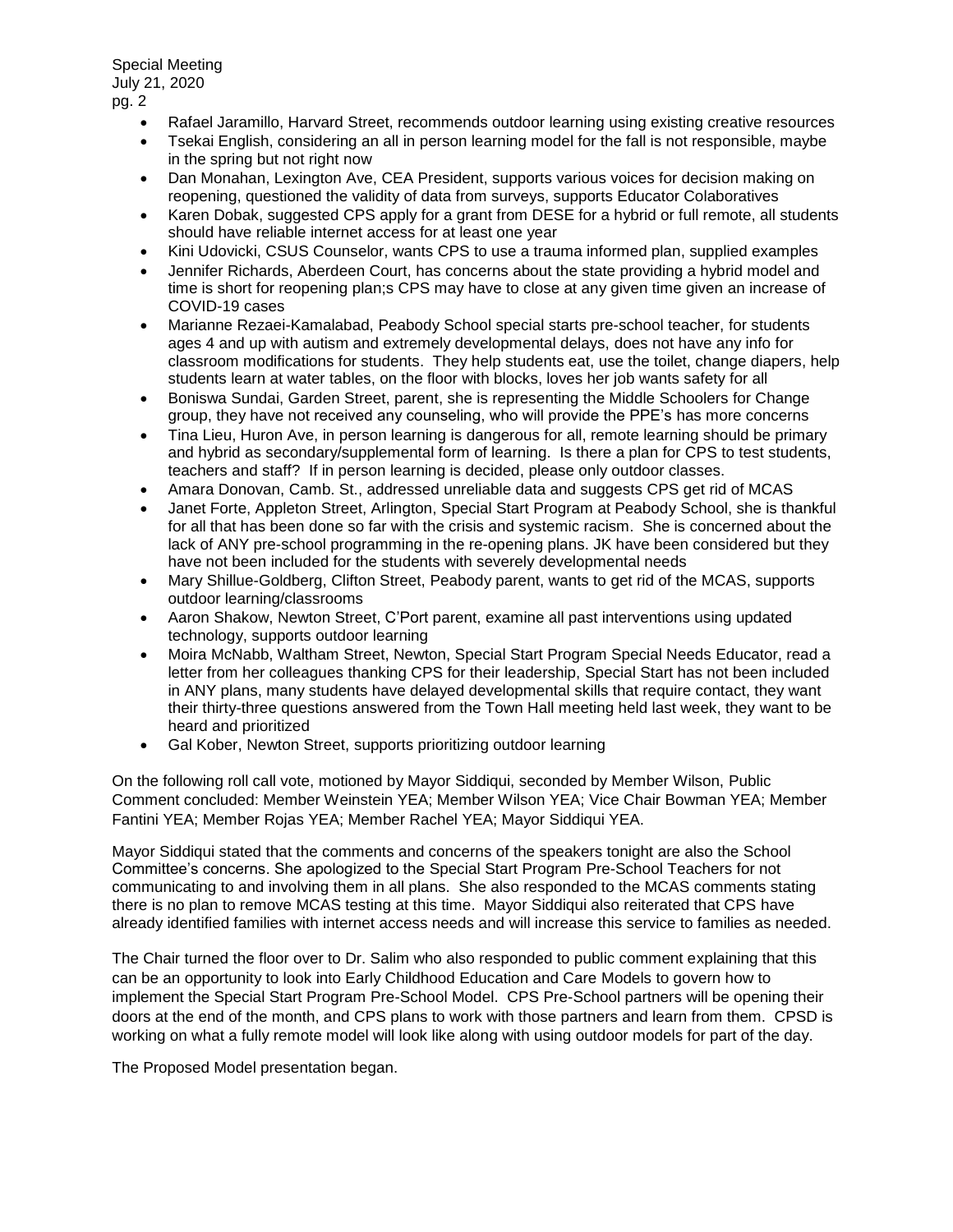Special Meeting July 21, 2020 pg. 3 [https://mail.google.com/mail/u/0?ui=2&ik=0ef808350d&attid=0.1&permmsgid=msg](https://mail.google.com/mail/u/0?ui=2&ik=0ef808350d&attid=0.1&permmsgid=msg-f:1672860094945266103&th=17373164a62389b7&view=att&disp=inline&realattid=f_kcwed4kn0)[f:1672860094945266103&th=17373164a62389b7&view=att&disp=inline&realattid=f\\_kcwed4kn0](https://mail.google.com/mail/u/0?ui=2&ik=0ef808350d&attid=0.1&permmsgid=msg-f:1672860094945266103&th=17373164a62389b7&view=att&disp=inline&realattid=f_kcwed4kn0)

There was a pause in the presentation for comments, concerns, questions and answers.

**Vice Chair Bowman** asked for Dr. Salim to explain the Hybrid Model in detail as it relates to distancing.

• Dr. Salim answered that we intend to use the six feet Model for all grades JK, K, 1 and 2 through 5, including substantially separate classes. They plan to use outdoor learning as much as possible, they will explore all possibilities, going fully remote as a last resort. He also reemphasized that he is not asking the Members to vote at this or the next meeting and he is aware that the educators want to know how to plan. Childcare needs and health care needs are going to be considered for staff also.

**Vice Chair Bowman** asked Dr. Crittenden to speak to the scientific thinking on indoor vs. outdoor models

• Dr. Crittenden responded that the data shows there is much less transmission outdoors. Some people have problems when the weather is very cold. The cold weather can injure our student's lungs and they develop asthma. Porta potties may be safer than indoor bathrooms.

**Vice Chair Bowman** appreciates the members of the Task Force that contributed to these conversations.

**Member Fantini** asked about professional development for staff, does it include our 240 paraprofessionals along with the teachers.

- Dr. Salim answered in the affirmative. There is a professional learning working group that will include them also in engagement planning.
- **Member Fantini** asked what the assessment screener is to find.

• Dr. Salim answered they are social emotional screeners and academic screeners

**Member Fantini** asked what the rest of the state is doing regarding learning management systems.

• Dr. Salim stated this is part of the google suite platform. We are continuing to improve those systems and the state is trying to create a distance learning platform, similar to what is used at the High School Extension Program (HSEP). It is a fully packaged learning platform. We don't have any specific details on what specific platform will be selected, no matter what, there will still be an CPSD educator assigned to the students. He is hoping for more information and also what the staffing needs are.

**Member Rachel** asked how can we send anyone into a building if we cannot even have an outdoor graduation? She made it clear that she is not the only one losing sleep over this life and death issue. She suggested a three stage approach to reopening:

(1) only the educators come back

(2) September and October for outdoor learning only

(3) November CPS plans to go fully remote, except for the highest needs scholars and ones that cannot learn remotely. She also suggested that we find out what families need childcare.

**Member Weinstein** asked what are we doing for outdoor learning, tents, heaters, porta-potties; suggested we may be able to take advantage of the visual and performing arts outdoors. He also asked what are we doing to tackle the challenge of childcare?

- Dr. Salim responded to childcare stating that we need collaboration with that. If we can get kids in buildings let's get them in for school. He cannot give robust thought to having kids in buildings for childcare instead of for educating the students. He plans to leverage as much outdoor learning as possible and asked Mr. Maloney to contribute to the conversation.
- Mr. Maloney acknowledged the weight on all staff, administration, Committee and families and stated that having all students outside is not realistic. Rainy days, there will be supervision issues for containing students; students with health issues will put limitations on being outside all day. We are using every single available space to make education possible for our students, we cannot be expected to provide day care also. Pods are being considered for education. He would like to know the thoughts of medical professionals for outdoor space.

**Member Rojas** asked about the remote learning stage 1 approach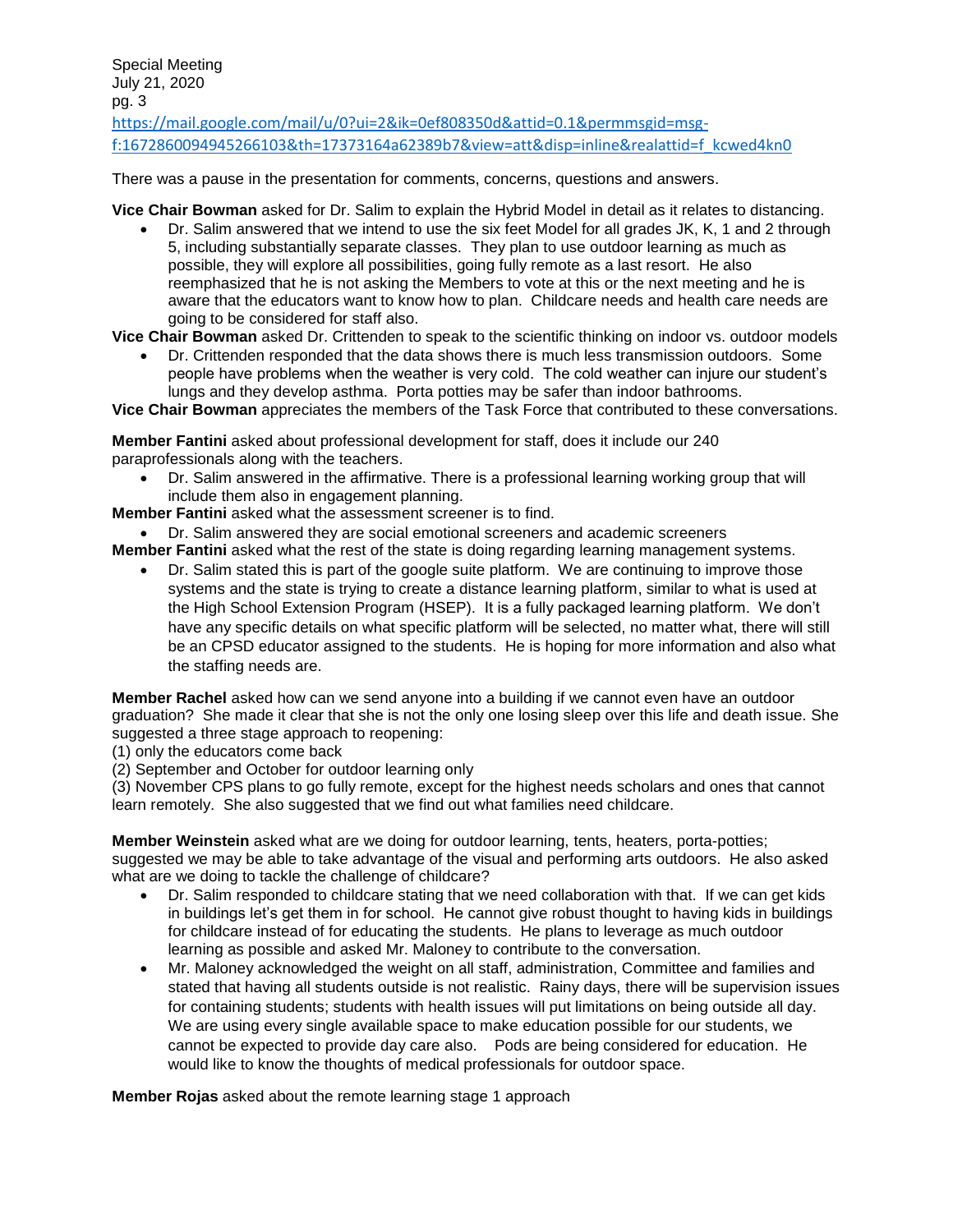> • Dr. Salim answered that remote learning with touchpoints for students has not been explored yet. He believes the stage approach will be the best opportunity to engage students with an educator.

**Member Rojas** asked what are the thresholds and benchmarks we are looking for and when will we have them?

- Dr. Salim stated that it is on the agenda for a working group to be held tomorrow.
- Dr. Crittendon stated that the high school students may be mixing with the college kids. She will be interested in that data.

**Member Rojas** asked what the thresholds are, what is delaying us from knowing what they are?

• Dr. Crittendon is not an epidemiologist and is not able to answer.

**Member Rojas** asked about testing for all. The privacy issues prevent making it mandatory.

• Dr. Salim stated that there will be a follow up conversation this fall on making testing available to all adults, multiple times, the question of students in terms of implementation, even selfadministered, who is helping the students to do it, how does it get back to the facility. There are the privacy and implementation pieces that are not limited to our younger kids that need to be considered.

**Member Rojas** asked for a point of clarification as to whether or not testing would be mandatory or voluntary for all.

• Dr. Salim answered in the affirmative, voluntary for all.

**Member Wilson** asked how can we operate any model other than a fully remote model if we do not listen to the educator's voices. How can we find a hybrid model if we cannot find educators to teach?

• Dr. Salim responded there is no question that this is an essential part of the puzzle and one (of many things) that keeps him up at night. Some teachers have very specific reasons why they are not able to return in person, i.e. fear, family conditions, child care circumstances. We are trying to figure out how to have as much of a robust system as possible, but it is a very complicated puzzle. He still believes there is a large value to being able to work with students in person. There are going to be many flaws in what we come up with, he recognizes flaws with what was presented this evening, but CPS is going to keep trying to brainstorm and problem solve to get to a solution of real value.

**Member Wilson** shared that the emails and the public comments address a lot of fear. We need to have experts in these conversations to reassure families and workers alike. She also spoke on a feasibility test for what our classes look like and asked Mr. Maloney if he has walked through every classroom and can tell each teacher what room doesn't work. She thinks the conversations have been too general.

• Mr. Maloney stated that food service workers have worked through the shut-down, the custodial staff has been very diligent working nonstop since the shut-down, clerical staff have been in and out of the buildings and all workers feel the fear, yet they are all doing whatever they possibly can to make the students and teachers feel safe if and when they return. The district has not hidden the fact that there are some buildings that have less than  $21<sup>st</sup>$  century ventilation systems.

**Member Wilson** asked how many scholars will be in the first phases of operation

• Dr. Salim responded if we can be in person, it will be determined by how many positive cases we have. Other states are starting with a full remote model because their numbers are high, then going to in-class model later when their numbers come down, we are more fortunate and should be able to come in at 6 feet apart, and go remote when it gets too cold. We currently have regulation for 180 school day attendance policy. We are waiting for the DESE to let us know if there will be any relief in that. The only other way is to extend the school year.

**Vice Chair Bowman** stated that Dr. Salim and Dan Monahan, CEA President, have been meeting daily and it speaks to the level of where we are as far as listening to teacher voice.

The presentation resumed. At the end of the PowerPoint presentation, the Mayor opened the floor for the pleasure of the Committee. The following comments, concerns, and questions were addressed:

**Member Wilson** asked about the partnership with Out of School Time (OST) providers, who are we communicating with? Are we planning to work with the Agenda for Children?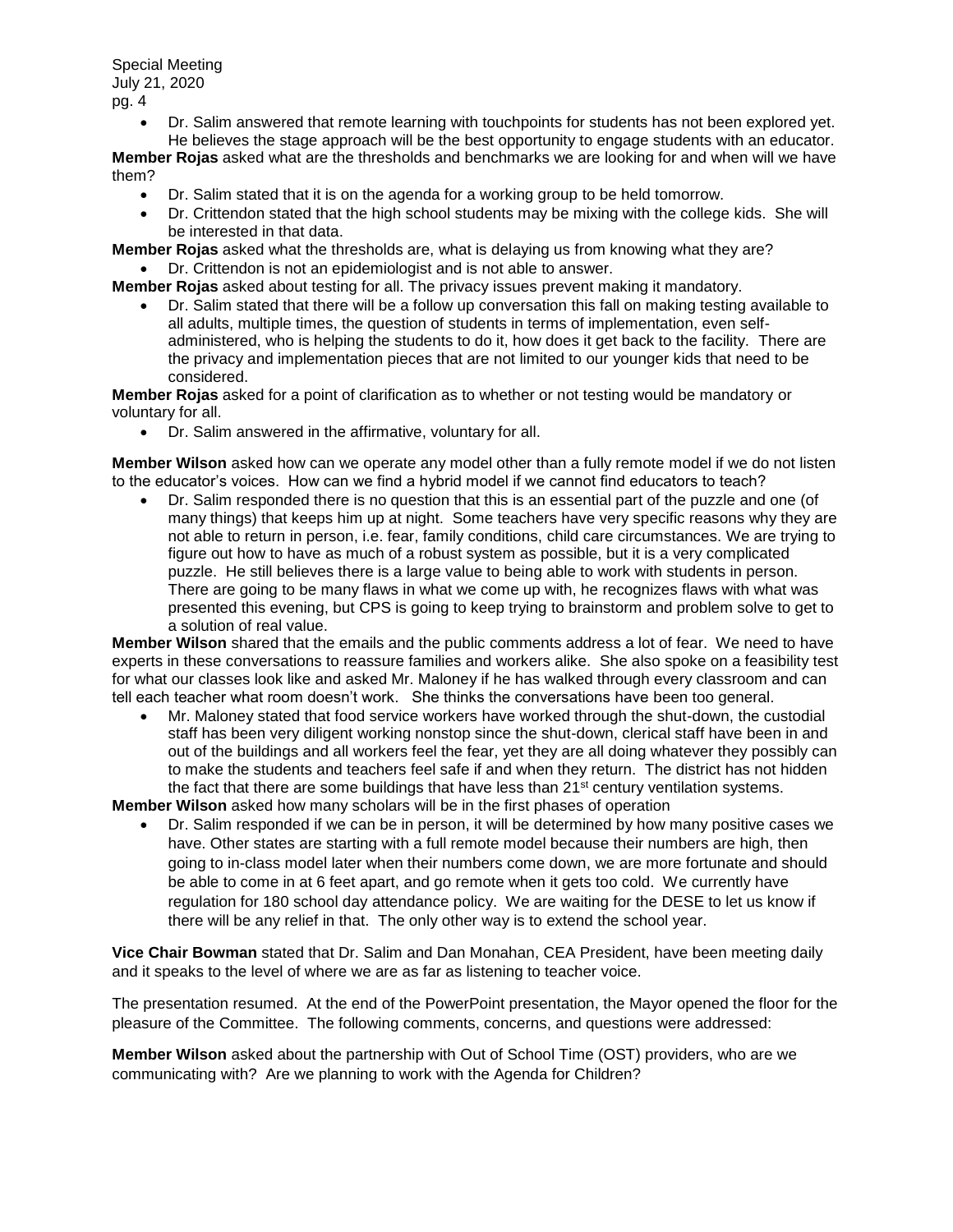> • Dr. Salim stated that there are a few members from the OST community that are on the task force and the working groups will connect also. This area needs to be accelerated, CPS has not figured out what model to use yet.

**Member Wilson** asked about the students that won't wear their masks

• Dr. Salim stated that as with rules in general, we need to look at root causes before we look at discipline, we have to consider the whole child and remember biases. We may need to incorporate mask breaks into the schedule.

**Member Rojas** asked about Google Meet, sometimes it is good, sometimes it is bad what are the districts plans on continuing to use it?

• Mr. Smith, Chief Information Officer, responded that they don't have any evidence from other districts that the glitches are only with Google Meet. Google Meet seems to be the best environment for our students and teachers to remain in. ICTS is optimistic that it will continue to be the best platform.

**Member Rojas** asked how the distance learning platforms may be used to provide differentiated teaching

• Dr. Salim answered there will be support in different ways for a student to connect with an educator. He cannot name the platforms at this time, there will be an additional sense of value in having more than one resource at our disposal.

**Member Fantini** asked if the helpline is going to be a 24-hour hotline.

• Dr. Salim stated most likely not 24 hours, we will be staffing it ourselves so they are trying to accommodate families.

**Member Fantini** stating that the tutoring centers informed him that they provide most of their tutoring in math. We need to try to make sure we have the tutors in those subjects. Also, OST might benefit from Saturday and Sunday programs. He wants to know what CRLS has in mind as stated last week

• Dr. Salim responded that Principal Smith will be meeting with his team, they are looking at hybrid models and taking child care responsibilities into consideration. There are some confusing components to this model at this time.

On a motion by Vice Chair Bowman, seconded by Member Weinstein, the Rules were suspended to entertain a motion to extend the meeting to 9:00 p.m. On the following roll call vote, it was voted to extend the meeting for the reason stated: Member Weinstein YEA; Member Wilson YEA; Vice Chair Bowman YEA; Member Fantini YEA; Member Rojas YEA; Member Rachel YEA; Mayor Siddiqui YEA.

The meeting returned to the normal order of business.

**Vice Chair Bowman** asked about remote learning and key learning with key milestones. Distant learning plans are not consistent school by school how can we improve it?

• Dr. Salim replied they are looking at raw data and will have more information on it soon.

**Member Rachel** wants to know what technology we need for teachers

• Dr. Salim responded that there are different tools to stabilize the laptops, in general there can be some very high costs on what is out there for purchase and the benefits do not match up. The cameras can be sold to us that may not do the job we have in mind.

**Member Rachel** wants to know who has been shaping the educator expectations?

• Dr. Salim answered that they are getting feedback from educators, looking at the tech platforms, talking about 1:1 outreach and these results will give us a more standard template for communicating with families, and communicating with the CEA on flexibility on use of time.

**Member Weinstein** stated looking at how the remote experience worked during the last few months, we can see what worked and what didn't and we can use it to move digital literacy forward. He wants to know about the hotline also as it relates to the interpreting service.

• Dr. Salim stated there will be a translating service connected to the hotline.

**Member Weinstein** asked for an update on the DESE grant and technology for special needs students

• Dr. Salim asked Dr. Morgan to provide this information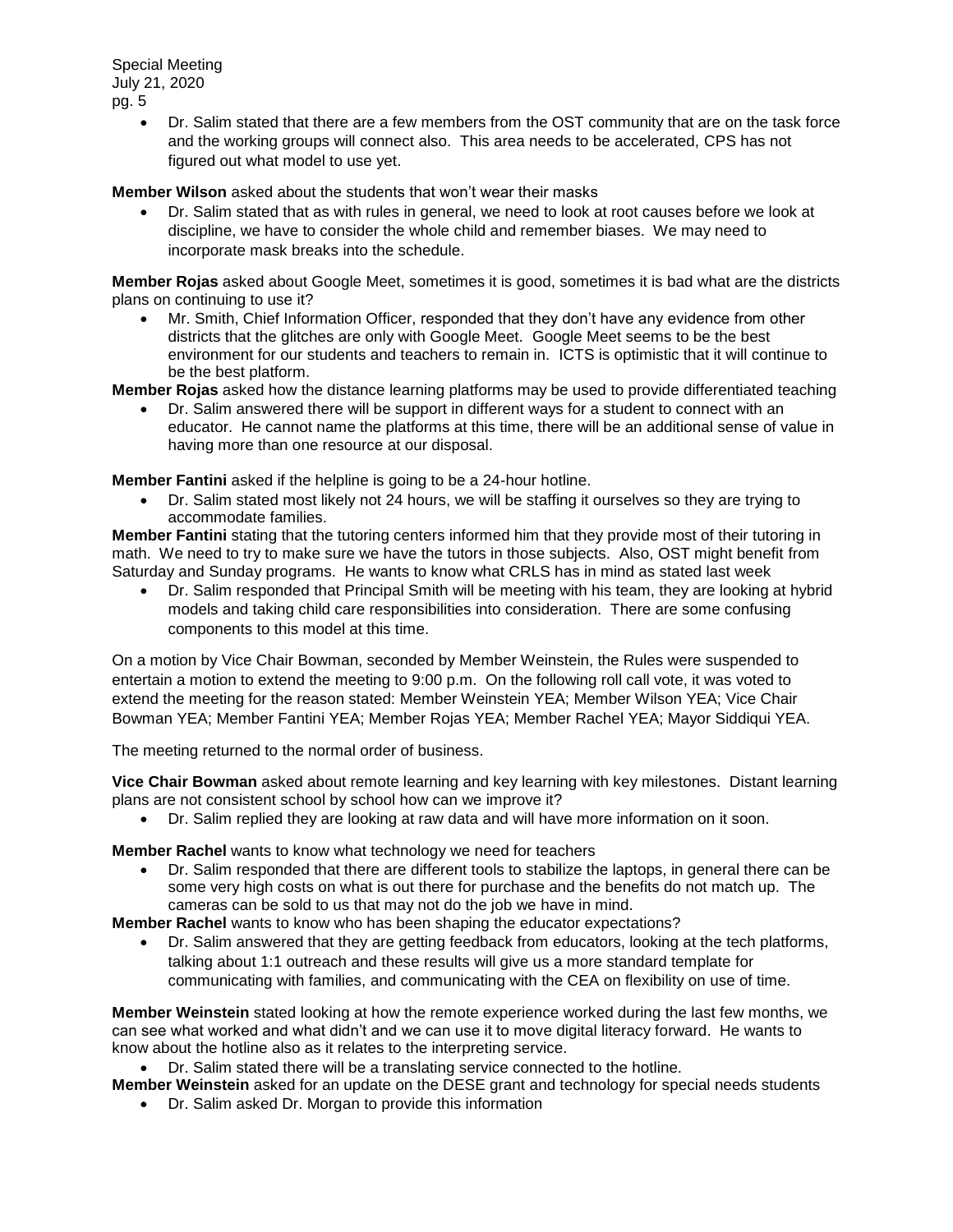> • Dr. Morgan responded they did receive information from SE-PAC and Ms. Candyce Dostert, our grant specialist, is working on the grant now, the families are in support of the recommendation.

Mayor Siddiqui commented that childcare is weighing on parents. It is an important question and we need to do more work on that. As for outdoor learning, we need a lot more key data points for that. We have a lot of halfway plans at this point, the educators want to know what a practical classroom space will literally look like. It is understood that they have a lot of questions. The Mayor acknowledged that this is a huge challenge. We need to know how remote learning will improve from last spring because remote learning will continue to happen regardless.

The Superintendent Recommendations were brought forward for discussion and adoption: Member Wilson removed **#20-171 and #20-172**. Member Rojas removed **#20-179**. Vice Chair Bowman removed **#20-185**.

On the following roll call vote, **#20-173 through #20-178, #20-180, through #20-184** were adopted: Member Weinstein YEA; Member Wilson YEA; Vice Chair Bowman YEA; Member Fantini YEA; Member Rojas YEA; Member Rachel YEA; Mayor Siddiqui YEA.

**#20-173, Special Needs Contracts for Day and Residential Program Services not Available from the Cambridge School Department:** that the School Committee award contracts to the institutions as detailed in amounts not to exceed the shown rates, having been approved by the Operational Services Division of the Commonwealth of Massachusetts, funds to be provided from the General Fund Budget and*/*or Grant Fund Budget.

| Program                  | <b>Active Contracts</b> | Amount       |
|--------------------------|-------------------------|--------------|
| Day                      | 6                       | \$452,846.21 |
| Residential              | 2                       | \$495,375.53 |
| 45 Day Programs<br>Total | 8                       | \$948,222.74 |

**#20-174, Contract Award,**: that the School Committee award a contract to the following vendor for equipment and supplies, funds to be provided from the General Fund Budget, Chapter 30B of the laws of the Commonwealth of Massachusetts having been complied with:

> WW Grainger, 100 Grainger Parkway, Lake Forest, IL, for the period July 1, 2020 to June 30, 2021 in the amount of \$800,000.00.

**#20-175, Contract Award**,: That the School Committee award a contract to the following vendor for supplies and equipment; funds to be provided from the General Fund Budget, Chapter 30B of the laws of the Commonwealth of Massachusetts having been complied with:

> WB Mason Co., Inc., 647 Summer Street, Boston, for the period July 1, 2020 to June 30, 2021 in the amount of \$350,000.00.

**#20-176, Contract Award**, that the School Committee award a contract to the following vendor for supplies and equipment; funds to be provided from the General Fund Budge, Chapter 30B of the laws of the Commonwealth of Massachusetts having been complied with:

Safeware, Inc., 403 Forbes Blvd, Lanham, MD, for the period July 1, 2020 to June 30, 2021 in the amount of \$350,000.00.

**#20-177, Contract Award**,: that the School Committee award a contract to the following vendor for supplies and equipment; funds to be provided from the General Fund. Procurement procedures for this contract have complied with Chapter 30B of the laws of the Commonwealth of Massachusetts..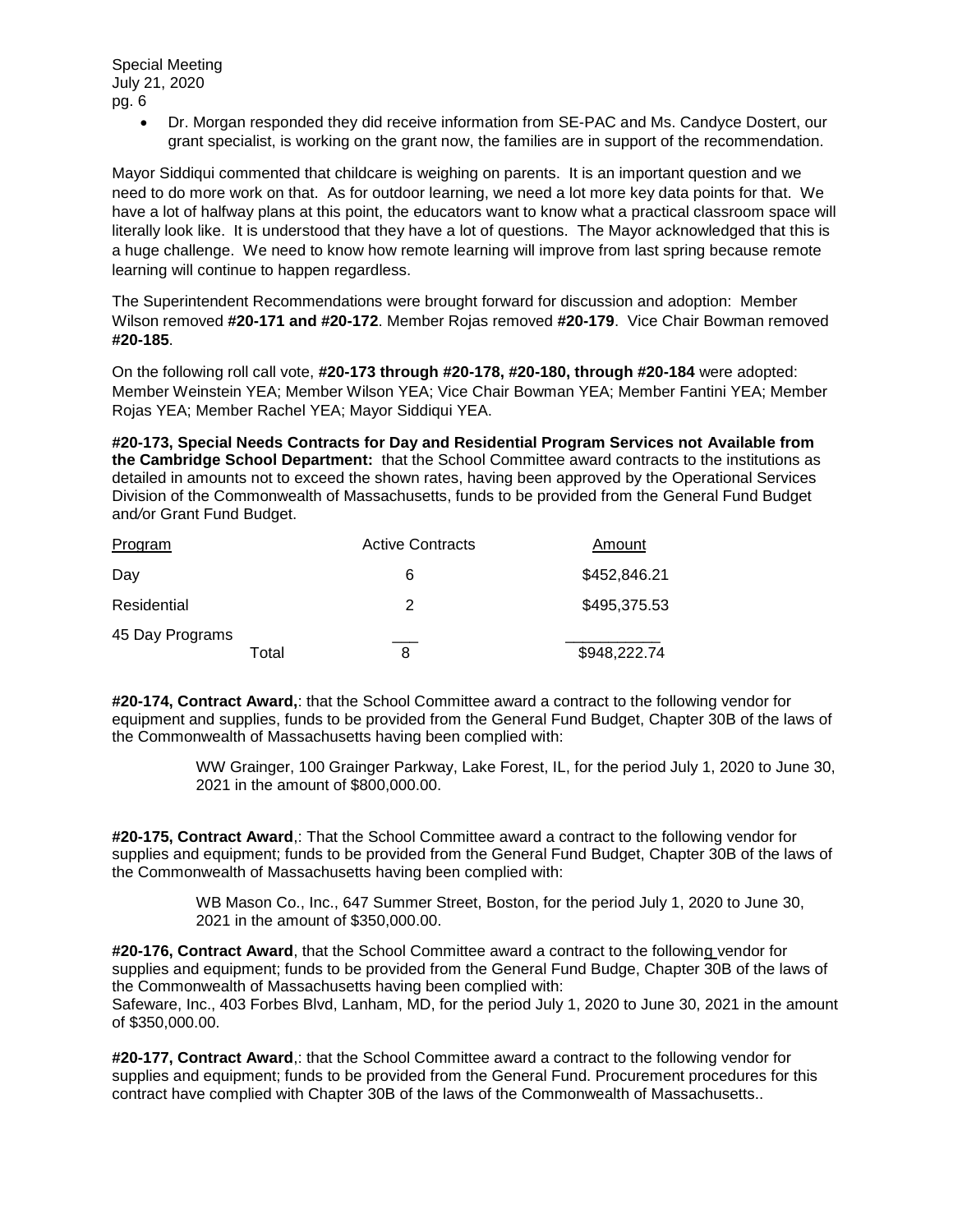Next Gen Supply Group, 11 Norfolk Street, Mansfield, for the period July 1, 2020 to June 30, 2021 in the amount of \$1,500,000.00.

**#20-178, Contract Award**: that the School Committee award a contract to the following vendor for custodial supplies and equipment; funds to be provided from the General Fund Budget, Chapter 30B of the laws of the Commonwealth of Massachusetts having been complied with:

Casey EMI, 8 Panas Rd., Foxborough, for the period July 1, 2020 to June 30, 2021 in the amount of \$500,000.00.

**#20-180, Contract Award**: that the School Committee award a contract to the following vendor for furniture; funds to be provided from the General Fund Budget, Chapter 30B of the laws of the Commonwealth of Massachusetts having been complied with:

WB Mason Co., Inc., 647 Summer Street, Boston, for the period July 1, 2020 to June 30, 2021, in the amount of \$150,000.00

**#20-181, Grant Award**: that the School Committee accept and approve the grant award in the amount and for the period indicated:

Coordinated Family & Community Engagement, for the period July 1, 2020 to June 30, 2021, in the amount of \$263,815.00. Project/Grant SC21851.

**Description**: This CFCE grant supports pre-school-aged children and their families through a collaboration between CPS and the City of Cambridge DHSP's Center for Families. Together they provide a seamless network of programs that are responsive to diverse families, including: conducting ongoing outreach, information, and referrals; providing family literacy-based play groups and communitywide activities; partnering with public schools and community-based programs to support Kindergarten registration and screening; providing family education and support services; and engaging families in supporting early childhood development through utilization of the ASQ screening tool and follow-up activities and referrals to address challenges early. In CPS, the grant funds the 0.2 FTE Early Childhood Specialist who co-facilitate mother support groups and other family support programs. The majority of the grant funding is subcontracted to the Center for Families, supporting many types of specialist positions.

**#20-182, Grant Award**: that the School Committee accept and approve the grant award below in the amount and for the period indicate

Cambridge In Motion/ Cambridge Health Alliance, for the period July 1, 2020 to August 31, 2021, in the amount of \$500.00. Project/Grant SC21128.

**Description**: A mini-grant of \$500 has been awarded to the Haggerty School by the Cambridge Health Alliance's Cambridge in Motion Program. This grant will provide sensory pathway equipment to encourage self-regulation skills through interaction with special equipment available in the physical environment.

**#20-183 That the Report of the June 5, 2020 Buildings and Grounds Sub-Committee Meeting be accepted as presented.** (Please note these minutes have been approved and posted online).

### **#20-184 That the Report of the June 19, 2020 Buildings and Grounds Sub Committee Meeting be accepted as presented.**

### **Non Consent Agenda**

**#20-171, Educational Opportunities for Military Children Policy**, that the School Committee approve the Educational Opportunities for Military Children Policy as detailed in the document (first reading).

### Discussion followed on **#20-171** and **#20-172**.

Member Wilson asked Dr. Salim to speak to this contract because it is new to her. She would like to know how many scholars are being served. Dr. Salim answered that these policies are new and therefore go through two readings. It was recommended by DESE to adopt these policies; it is not based on any number of students. Same thing goes for **#20-172**.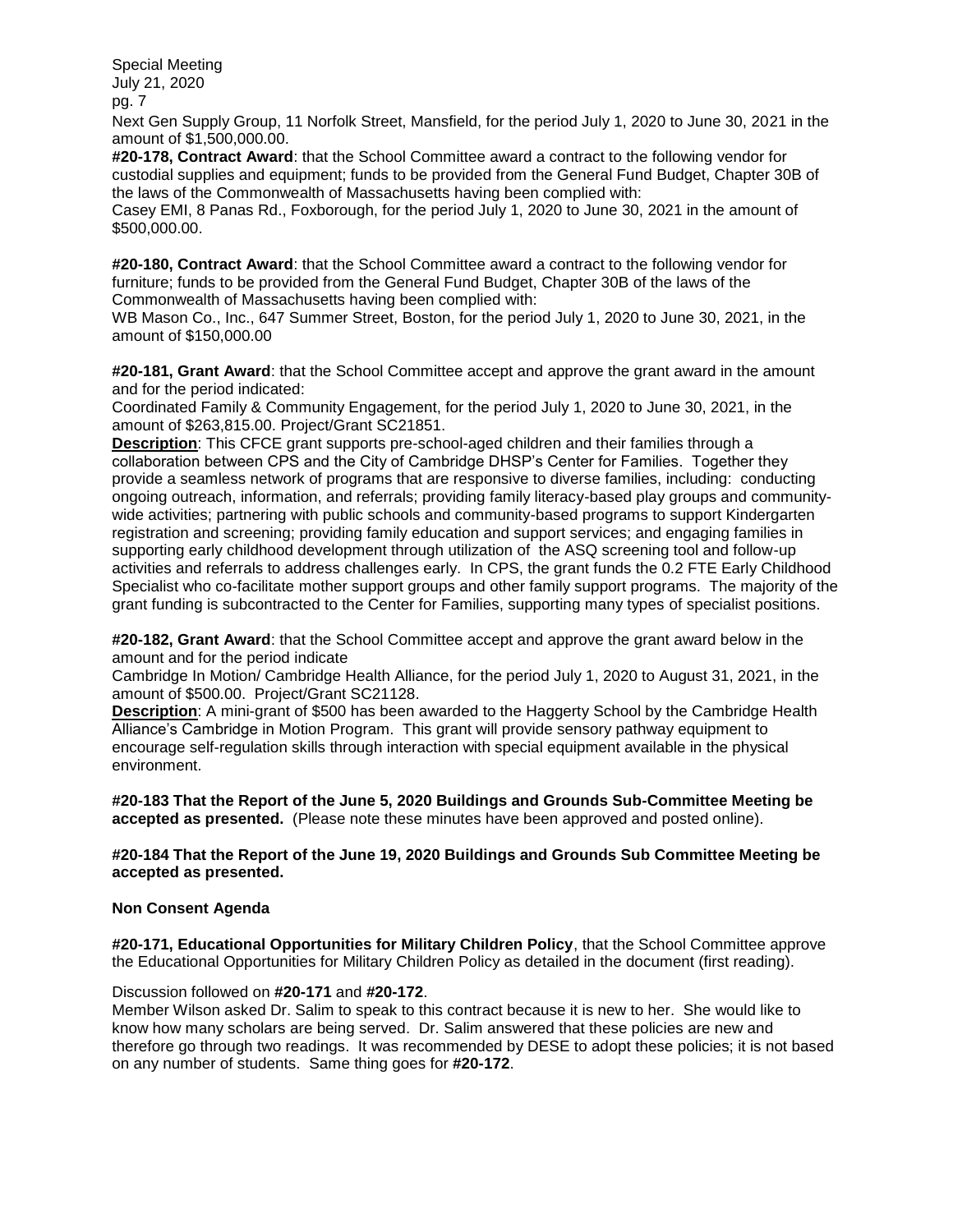**#20-172, Educational Opportunities for Children in Foster Care:** that the School Committee approve the Educational Opportunities for Children in Foster Care Policy as detailed in the document (first reading).

On the following roll call vote on **#20-171** and **#20-172** both contracts were adopted: Member Weinstein YEA; Member Wilson YEA; Vice Chair Bowman YEA; Member Fantini YEA; Member Rojas YEA; Member Rachel YEA; Mayor Siddiqui YEA.

**#20-179, Contract Award**: that the School Committee award a contract to the following vendor for student transportation; funds to be provided from the General Fund Budget, Chapter 30B of the laws of the Commonwealth of Massachusetts having been complied with:

McGraw Hill Education, P.O. Box 182605 Columbus, OH, for the period July 1, 2020 to June 30, 2021 from the original amount of \$96,003.00 to the revised amount of \$103,642.83.

### Discussion followed on **#20-179**.

Member Rojas asked if we were reordering the same books again or is it a new book. Dr. Salim responded that this contract is before the committee again because the cost is a little higher than in the past. It is not a new book, it has been used in OSS in the past.

On the following roll call vote, **#20-179** was adopted: Member Weinstein YEA; Member Wilson YEA; Vice Chair Bowman YEA; Member Fantini YEA; Member Rojas YEA; Member Rachel YEA; Mayor Siddiqui YEA.

**#20-185 Contract Award**: that the School Committee award a contract to the following vendor for, funds to be provided from the General Fund Budget, Chapter 30B of the laws of the Commonwealth of Massachusetts having been complied with:

Upstaging, Inc., 821 Park Ave. Sycamore, IL, for the period July 21, 2020 to June 30, 2021, in the amount of \$49,000.00.

### Discussion followed on **#20-185**.

Vice Chair Bowman asked how this contract will be used.

Mr. Maloney replied that shields will be a very important piece of our PPE going forward, especially when used with masks. We are starting a business with these and the younger students may like them. They will have one for each teacher along with a mask to provide more protection if they choose.

On the following roll call vote**, #20-185** was adopted: Member Weinstein YEA; Member Wilson YEA; Vice Chair Bowman YEA; Member Fantini YEA; Member Rojas YEA; Member Rachel YEA; Mayor Siddiqui YEA.

**#20-186, Revisions to the Current Education of Homeless Students Policy** be approved as detailed in the document: that the School Committee approve the Revisions to the Current Education of Homeless Students Policy (first reading).

### **#20-184 That the Report of the June 19, 2020 Buildings and Grounds Sub Committee Meeting be accepted as presented.**

**Building & Grounds Subcommittee Virtual Meeting 12:30 PM June 19, 2020 (Anticipated to end by or before 2:00 PM)**

**Goals:**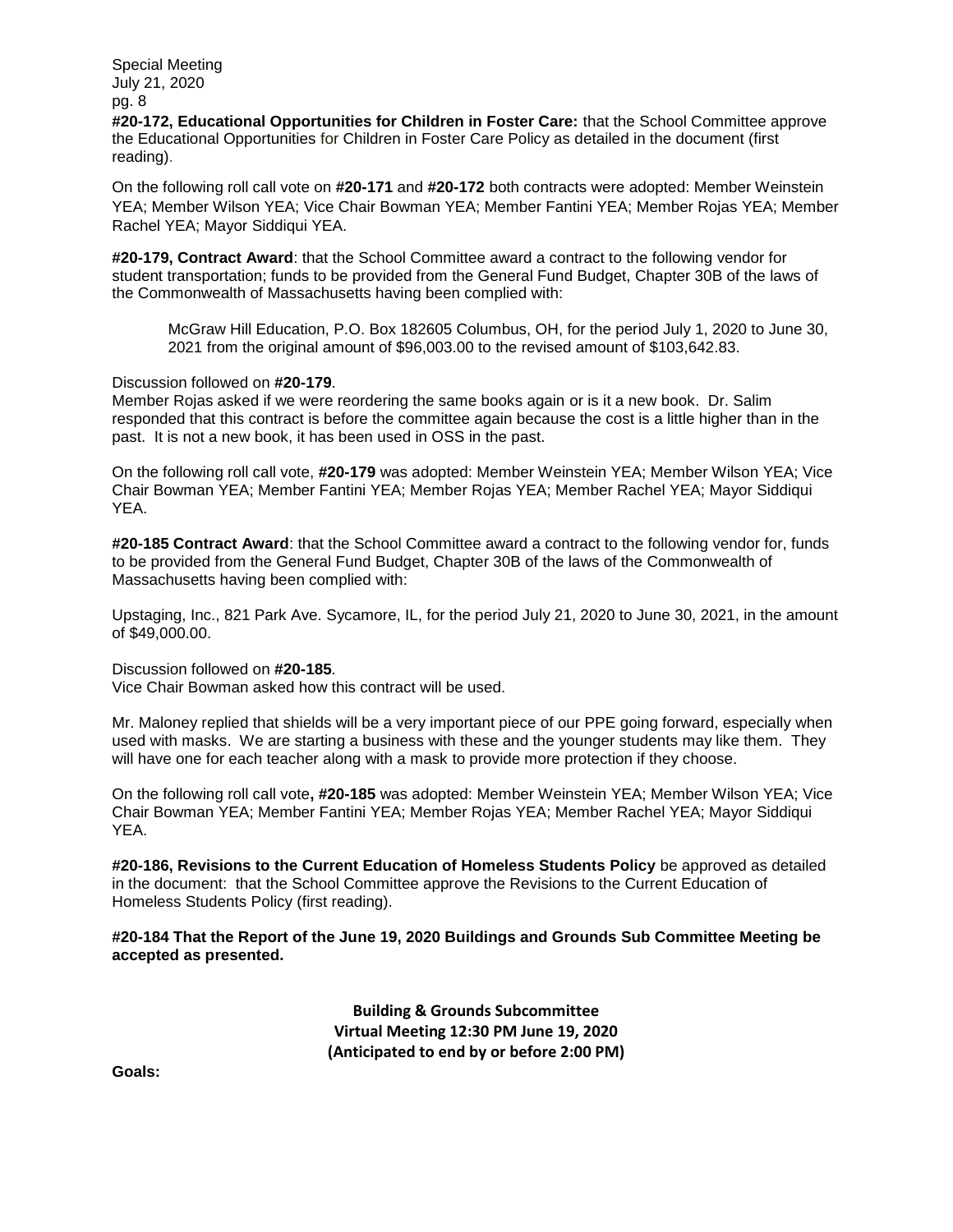- Continue to share brief updates on the facilities plans in general and in response to the COVID-19 recovery plan in particular, responding to some frequently asked questions.
- Hear an update on the status of operational items related to reopening the schools.
- Provide opportunity for community members to ask questions and/or share concerns and ideas on these topics to Administration and Public Health Representatives.

# **Attending:**

- Administration Representatives:
	- o James Maloney, Chief Operating Officer, Administration Lead Liaison
	- o Joanne Johnson, Operations Assistant
	- o Vedad Konjic, Facilities Director
	- o Robin Harris, Fletcher Maynard Principal<br>○ Sarah Bartels-Marrero, Amigos Principal
	- o Sarah Bartels-Marrero, Amigos Principal<br>○ Rowan Marcus, IT
	- Rowan Marcus, IT
	- o Maureen MacFarlane, Legal Counsel
	- o Claire Spinner, Chief Financial Officer
	- o Rosalie Rippey, CPS Contractor
- City of Cambridge:
	- o B Kim, Educational Liaison & Policy Advisor to Mayor's Office
- Public Health Representatives:
	- o Tracy Rose-Tynes, Nurse Manager for School Health Services, Interim Associate Chief
- Members of Buildings & Grounds Subcommittee:
	- o José Luis Rojas Villarreal, Subcommittee Chair
	- o Manikka Bowman
	- o Fred Fantini
- Other Members of School Committee:
	- o Rachel Weistein
	- o David Weinstein
	- o Mayor Sumbul Siddiqui

**Others** 

- o Helen Jenkins
- o Elinor Actipis
- o Jamie Lichtenstein
- o Ena Valenzuela

# **Welcome and Agenda Overview (1 min)**

- Give context around the meeting: This is a continuation of the conversation started four weeks ago to identify policies that the School Committee will need to consider in the context of our school buildings & grounds looking to re-open.
- Waiting for DESE quidance to then discuss and decide strategic direction (e.g. back to "normal", continue remote learning, or hybrid (staggered scheduled). We can then discuss as part of this subcommittee how to operationalize that strategy.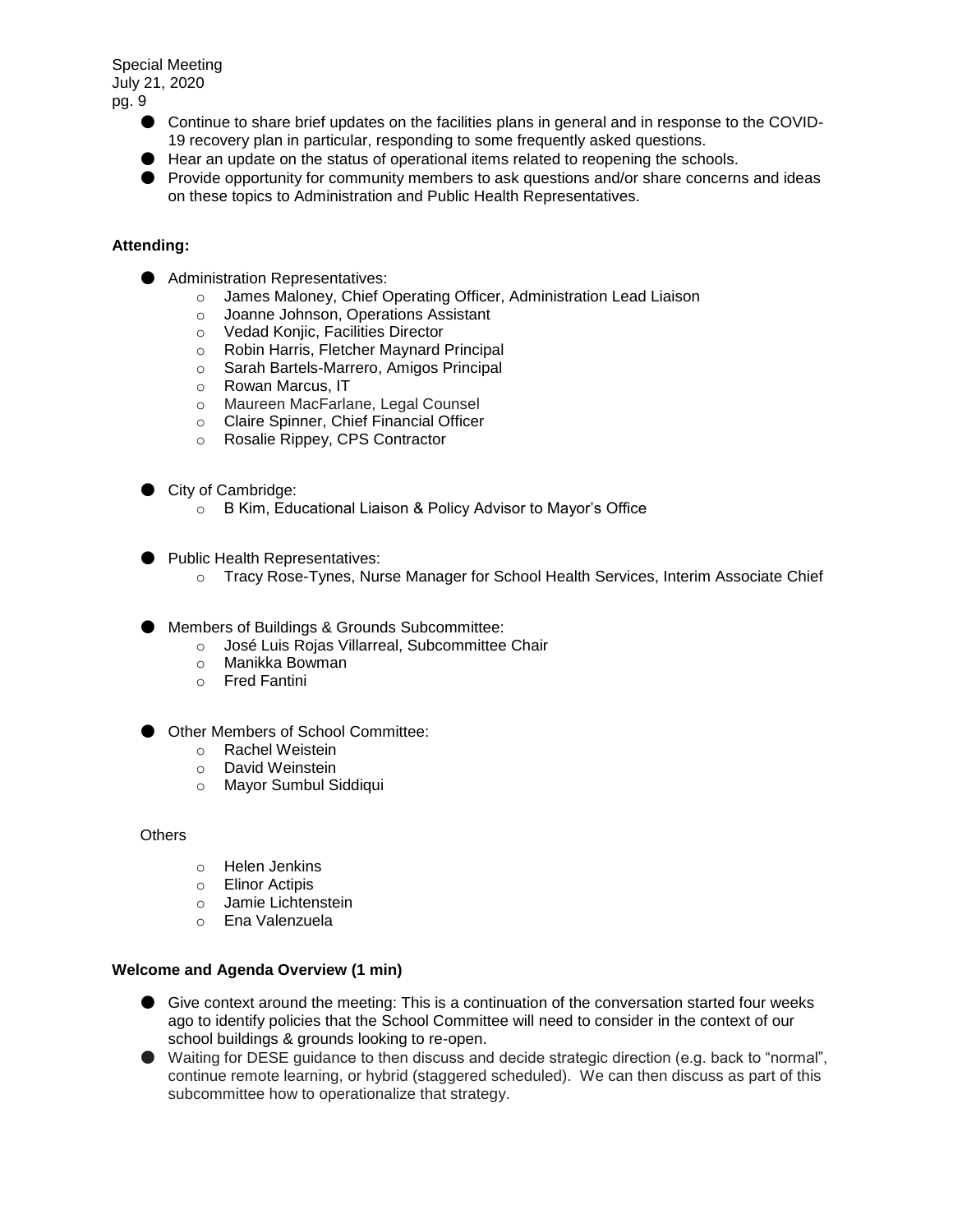● Public comment will be framed as a Q&A

# **Agreements (1 min)**

- Speak and listen from the heart (respect)
- Step up/step back (watch air time)
- Expect and accept non-closure (work in progress)
- Bike rack (list of things that are important but should be addressed another time)

### **Introductions (5 min)**

● Name, role, something you are looking forward to during the summer.

## **Review minutes (1 min)**

● Minutes should be ready by next meeting

## **Review topics to discuss and community questions(2 min)**

- Update on use of school buildings as polling stations with Cambridge Election Commission Recommendation from walk through?
	- o Exchanged emails
	- o Jim will have update soon
	- o But he is leaning towards having to close the schools if used for polling
- Updates on Facilities & Grounds plan in response to COVID-19 recovery plan
	- o List of buildings with their readiness status for re-opening
	- o List of operational items related to reopening of schools

## **Presentations by members of administration, public health and electoral commission & discussion (40 min)**

- FYI… As of next Friday, Tracy Rose-Tynes will be the Interim Associate Chief for Clinical Services for the Public Health Department. Susan Breen is retiring.
- Operational Procedures document presented by Jim
	- o What we have done in the interim since we last met is to continue to identify lots of independent items we need to address. It is going to grow as we continue. We don't expect guidance from DESE this weekend, most likely next week which will have an enormous impact on this.
	- $\circ$  This information is all public and we want as much input as possible to make people a bit comfortable.
	- o This doc is in PDFand is organized as drafts or under development.
	- o **Draft** Sections ready to be discussed with the subcommittee and public attending today's meeting. Some are from the Task Force and others from community working groups. Consider moving towards policy by the School Committee.
	- o **Under Development** To be shared with the Task Force and Working Groups and hopefully get the information to the subcommittee soon.
- **Personal Health Screening Procedure (DRAFT)** All Staff will be sent a message on Sundays to self-check themselves for symptoms. If they have symptoms they are urged to contact their medical provider. I think you will notice it's pretty inclusive of the symptoms out at this point. **–**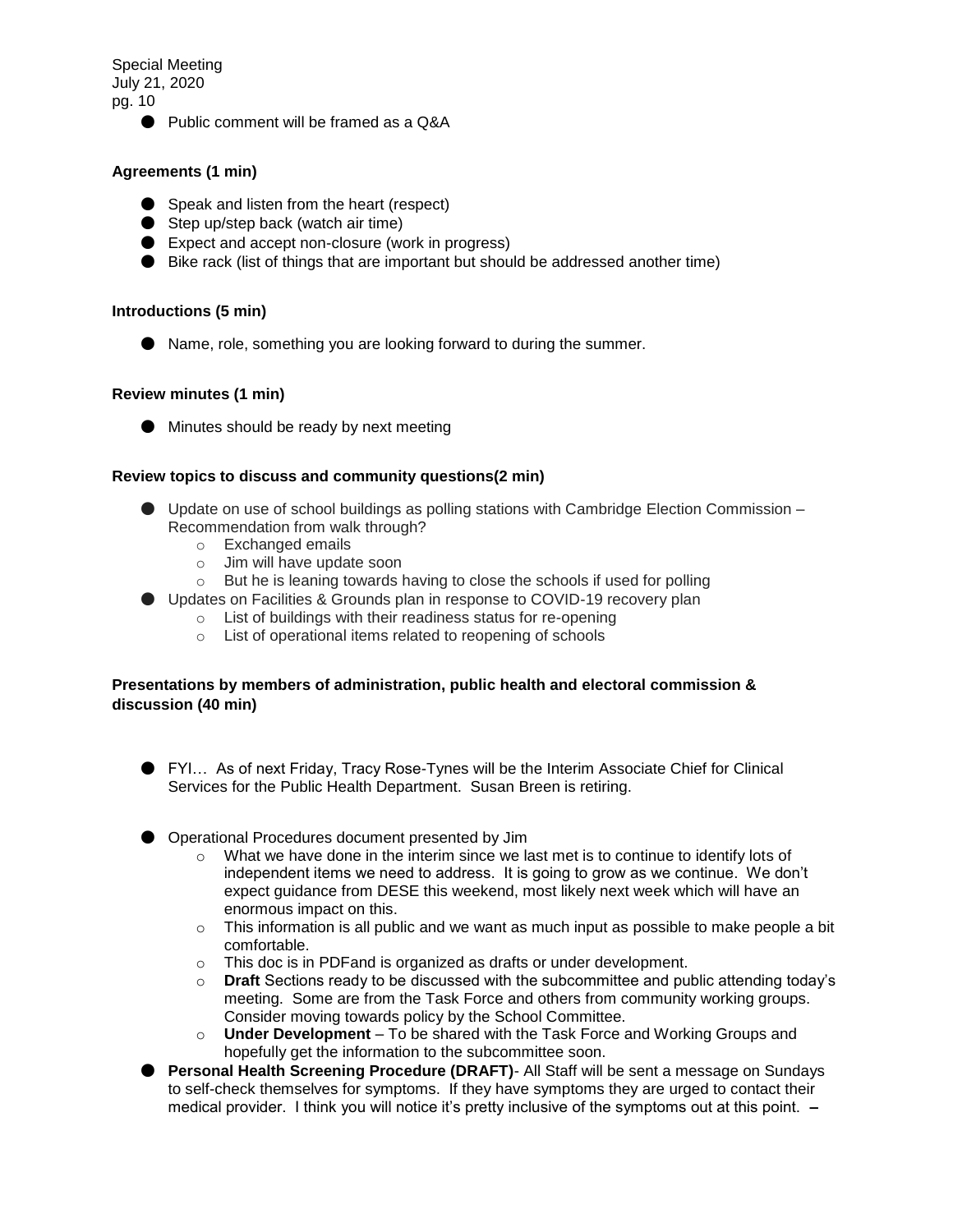> **Looking for SC to approve soon -** Still waiting for guidance from the public health department on procedures for staff returning to work after being ill.

- Isolation areas for students who become ill during school. (Under Development) Need to dedicate isolation areas outside of the nurse's office where students who are sick can be held until they are picked up. The difficulty here will be finding space. Our principals, Robin and Sarah as they know space is at a minimum as it is.
- Protocols for staff members if they become sick during the day (Under Development)
- Student absences and staff members returning. (Under Development) Are items we are following school committee
- **Maintaining 6 feet of separation (DRAFT)** We are talking about what is now up to this date. We are going to be working with students and staff and trying to maintain 6 ft distance whenever possible. – Manikka asked if we could run a pilot. Jim said there might be a chance to run the pilot with students in OSS summer programs, but not put them at risk. Jim said getting students to wear masks will be a big challenge. This and related procedures on hold until we receive guidance from DESDE.
- **Eliminating unnecessary entry into school buildings (DRAFT)** All student drop offs must take place outside including the first day of school. Non-essential visitors should not be allowed. This is a new way of handling things, specifically on the 1st day of school. **- Obviously we need more input from principals, SC, public health officials -** Guidelines state if you don't have to be in the building then you shouldn't be. We have already begun discussions with facilities, plumbers, electricians, Etc. will need access at times.
- **Parent/Caregiver Meetings and Visits to the School (DRAFT)** Meetings with parents and school staff should continue on Zoom. If guidelines are loosened we will be following the guidelines. **– Jim wants more guidance from SC, community and health providers**
- Policy on School Volunteers and and Other Third Party Intermittent Service Providers (Under Development) – E.g. CSV, Flagway - It is hard to see how we allow entry, specifically because the volunteers are usually in the vulnerable age category. We will need to work this out.
- Virus shields are currently being installed
- **Transportation Procedure (DRAFT)** Do not have guidelines for Eastern Buses. Likely reduction from 44 students to 12 students on each bus. Financial implications will be staggering.
- Special Ed Transportation (Under Development) Some of our out of district schools are returning in July and we have added the protocols for Spec Ed vehicles that we received from the vendor. We will be reviewing.
- **Face Coverings and Masks (DRAFT)** CPS will make every effort to have masks, etc. available for students/staff. But the supply chain is challenging. Vast majority of school districts around the country get their budgets replenished on July 1. We are working with the City so we are ready to move July 1 with orders. We currently have 6000 masks, which will go quickly. Some staff have physician notes stating that masks make it difficult and cannot wear a mask. Students and staff do not have to wear masks for safety/medical issues. **– Normally could be seen as an administrative decision, but would be good to have School Committee agreement/approval**
- **Frequent Hand Washing and Sanitizing (DRAFT)** Have portable sinks/hand washers, have sinks being plumbed in where possible. This will have an impact on the school day, handwashing.
- Hygiene promotion 100 additional hand sanitizers Additional sinks
- Difficult to clean classroom materials (Under Development)
- **Protocols for Cleaning Facilities Under Standard Conditions (DRAFT)** Will be hiring some additional part-time custodians to help with cleaning during peak times.
- Protecting People at Higher Risk (Under Development) Remote Learning Policy for Students at Elevated Risk of Complications – To be discussed at a different subcommittee

### **Q & A and public comment ¬– 3-minute limit per question/comment (30 min)**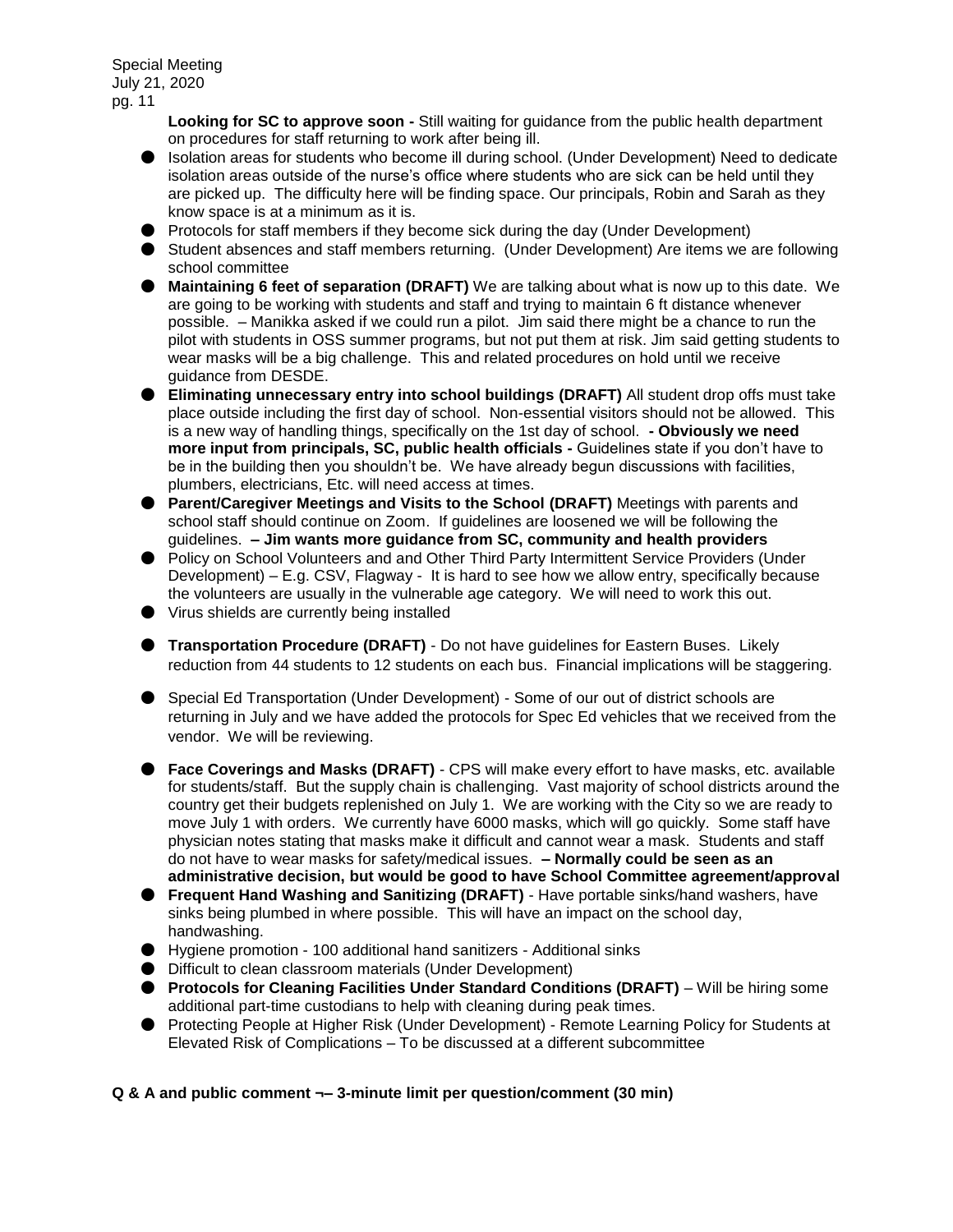### ● Fred Fantini

- o Thank you for the presentation. A bit overwhelming.
- o Will there be a way for people to view and comment or have a question?
- Jim
	- $\circ$  We are going to work with our IT department. There will be an opportunity. Transparency and community feedback is valuable, public health guidelines are important, DESE guidelines really important, vulnerable students attending school in summer.
- **Fred** 
	- $\circ$  Remote learning BC high was able to hit the road running. Books were on Kindle. Key on best practices for remote learning.
	- $\circ$  Sports example at CRLS how are we going to handle?
	- $\circ$  Some parents will not send their children to school. Need to be able to handle that as well.
	- o Sports is definitely an issues
	- $\circ$  Early late staggered times. Alternating days, it's very interesting to see that every district is taking a different approach. We will just have to try and come up with the best model for our kids.

● Jim

o Developing protocols for various departments, including athletics and visual performing arts.

● Jose

- $\circ$  We first need to nail the re-opening strategy(s). We can then dive deeper on the policies and procedures to implement those strategies.
- o Curious about the dropoff (restrictions) Would love to hear from the principals.
- **Robin** 
	- $\circ$  I think it will be fine. The liaisons had talked about doing virtual school tours. I would imagine we could do virtual classroom tours. Don't think it will be that difficult. People realize how serious this is. I think families would adjust, then it would become routine.
- Sarah
	- $\circ$  I would agree. Obviously it's a change on how the community works. But I imagine we can figure out a welcoming way outside.
- Member Rojas
	- o Asked Jim by when we would need to vote on Personal Health Screening Procedure memo
- Jim
	- $\circ$  This staff memo is a pretty straightforward process where we would not need a SC vote. We are not asking for personal data etc. But I would like for it to be discussed before the 4th of July weekend.
- **Jamie** 
	- o Face shields are a new recommendation for people who cannot wear masks. Face shields alone without a mask probably are better than cloth masks alone, for others and are definitely better for the wearer. People who are not able to wear a mask. Maybe add to protocols for people to ask medical providers if it would be okay to use for children staff with health issues. For kids a face shield can be part of their hat/cap.
	- o CPS Taskforce Jill Crittenden could give guidance.
	- $\circ$  Volunteers I wonder if there is room in planning for next year that the volunteers could do one on one tutoring online. Could be helpful.
	- $\circ$  Positive case in the building Does CPH think we would be able to track others exposed within this 48 hours time.
- **Tracy** 
	- o They would react immediately with tracking
- Jamie
	- o Would students & staff in the classroom be quarantined for 14 days.
- Tracy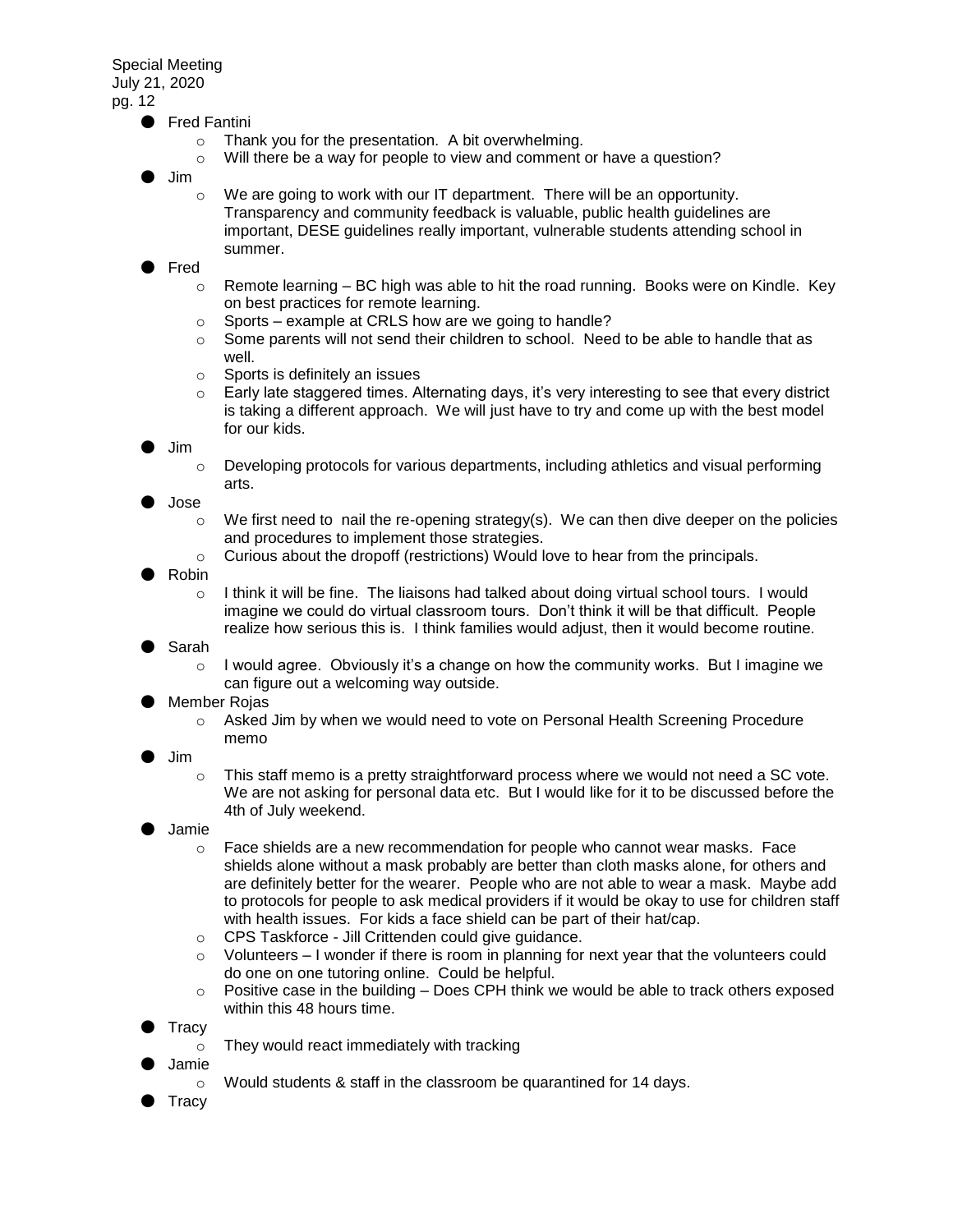- o Yes they would need to be tested and quarantined.
- $\circ$  Data on testing right now 48 hours immediately; better chance on not having false negative.
- $\circ$  Close and back to remote learning. Everybody who screens as a symptom should be tested.
- **Fred** 
	- o Asked about protocols mentioned by Jamie
- **Jamie** 
	- $\circ$  4 days on / 4 days off model appears to be the best to minimize transmission.
- **Robin** 
	- $\circ$  Is it possible to have a mobile test? If we could make testing as easy as possible might work.
- **Tracy** 
	- $\circ$  Great idea but unfortunately we do not have the set up for that kind of testing. We have been trying for a mobile test but it has been difficult.
- **Jaime** 
	- $\circ$  The Broad introduced a self test kit. Allows someone to do a nose swab. If you need a contact I could try and connect. Maybe school nurses could have some of these test kits in their offices. At what age would someone be able to do a self swab?
- **Tracy** 
	- $\circ$  It's a painful test. So I can understand why self-test would be difficult.
- **Ena** 
	- $\circ$  If a student is exposed at one school would we be notifying siblings in other buildings.
- Jim
- $\circ$  We wouldn't necessarily automatically know but in our data system we could certainly check by address. Can't confirm that it is 100% but our Aspen system is pretty reliable.
- **Tracy** 
	- o With any type of communicable disease , oftentimes nurses know who have siblings, but as nurses talk to parents when students become ill, nurses will ask parents about children in other schools or household members.
- Eleanor
	- $\circ$  I am a single parent of two children trying to work full time and have no childcare. Thank you all for your hard work. I can see how difficult the logistics are.
	- $\circ$  Governor Baker reopened the playgrounds but the playgrounds in Cambridge are still closed.
	- o She is a member of Bring Our Kids Back To School
	- o We have written to Governor Baker
	- o We understand the pandemic has caused major issues but students need to be back at school. Please consider a cost analysis, my kids are falling behind, I will be spending \$28/hour on babysitting, and most people cannot afford that.
- Jose
	- $\circ$  Several school committee members, administrators and teachers have children and share your concerns.
- **Fred** 
	- o Will FEMA reimburse us for PPE that we are purchasing?
- **Claire** 
	- o We are keeping track of every single thing that we have spent and will spend and working with the City on filing for reimbursement. There is Care Acts money.
	- $\circ$  The City has access to a separate in Cares Act funding that seems to be oriented towards, PPE, cleaning products, etc.
	- o Other districts don't have the resources that we have.
	- o Transportation budget will blow us out of the water.
- Jose
	- o Reminded Jim to send the ventilation report list.
- Jim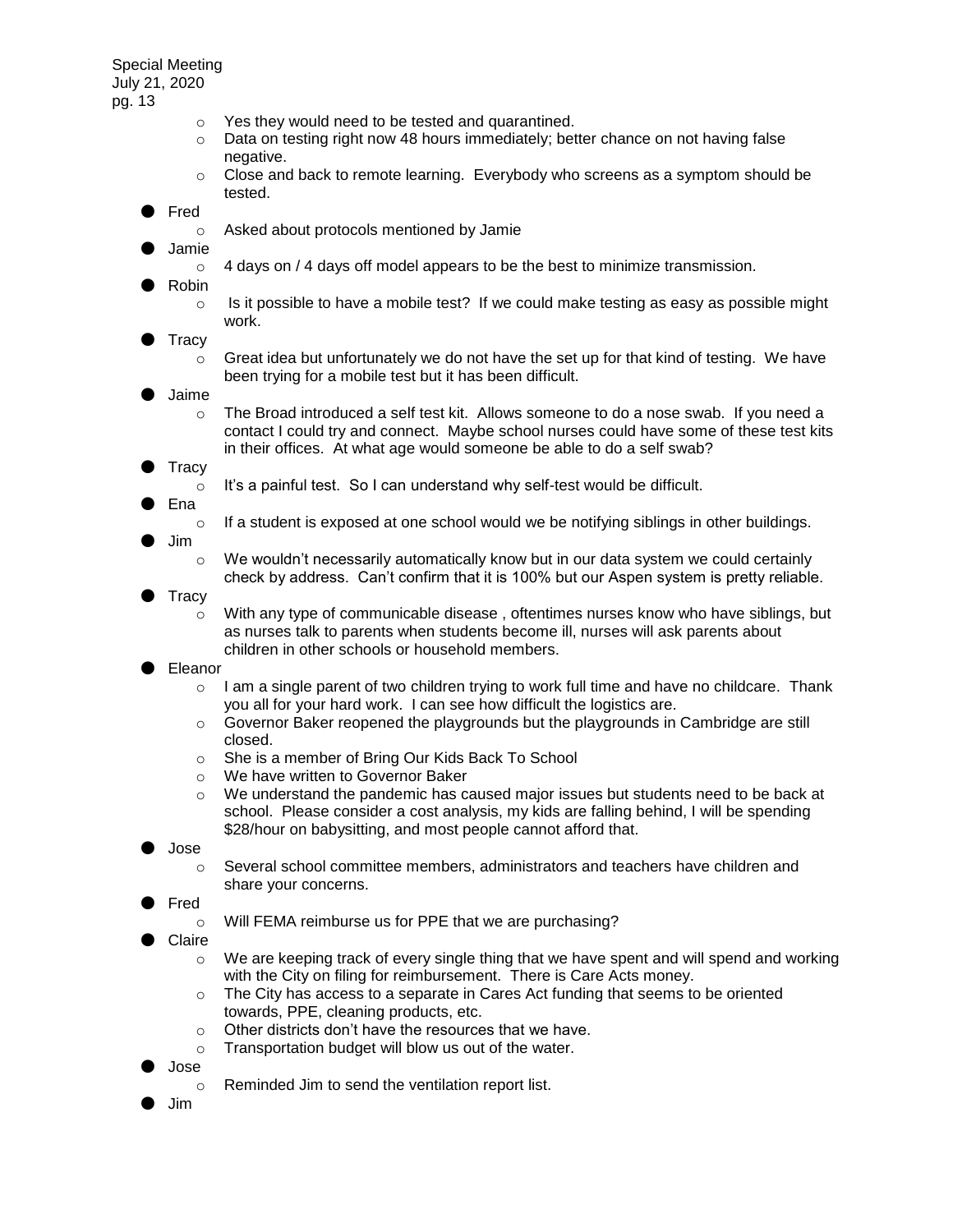- o Asked Vedad to please share.
- Transportation questions
	- o Could siblings, household members ride together on buses?
	- o Could it be possible to install plexi glass in between seats?
	- o Mass regulations might not permit the installation of plexi glass...
- Sumbul
	- $\circ$  I am getting a donation of 10,000 masks and I am willing to give them to the schools.
	- o I also have been working with the Broad Institute.
	- $\circ$  The mayor told Tracy how impressed she is with the job they all have been doing.
	- Member Rojas asked for a motion to extend the meeting to discuss ventilation.
	- o Fred, Mannika and Jose voted in favor
- Ventilation Report
	- $\circ$  Some buildings, in particular the Cambridgeport, Amigos and FMA that have limited air handling systems.
	- o What this report shows us:
		- Half of our buildings are centrally air conditioned and the other half we have been able to install window air conditioners.
		- Our goal in the Fall is to make sure that at least one window is operable in these areas. It's not always the case.
		- Amigos, FMA and Cport would be the buildings we would focus on. All of them have operable windows.
		- Even in our new buildings with central air, we need to monitor, to watch out for mold, etc.
		- We are looking to purchase HEPA filters, reviewing and need more information.
		- We will be focused mostly on older buildings.
		- Check that window mechanism is working properly to be sure they are not difficult
		- 50 windows we will need to fix so they work properly.
			- Longfellow building
				- FMA
				- Cport
				- (Amigos art room can use outside door)
		- Windows will be marked where they should open (at least 5 inches)
	- o Sarah
		- Air quality is top concern for her staff. She would imagine they will be looking for more of an answer, than a window. Staff is not concerned about the ability to clean surfaces.
		- Something to keep in mind are staff's considerations for return to buildings.
	- $\circ$  A couple of years ago we spent the summer installing air conditioners. They have an option to ventilate to take the air outside.
	- o Jamie
		- OSHA recommends not to use window air conditioners, because they stream in one direction. Window AC's have been linked to spreading.
	- o As guidelines come out, we will adjust our work.
	- $\circ$  In those schools where there are window units we could be sure that windows are open in those classrooms when students are there.
	- $\circ$  High humidity days to open windows will be an issue. One thing that we can do, not sure about individual rooms because of electrical capacity, dehumidifiers in those rooms.
	- $\circ$  This is one of the issues that we are going to struggle with.
	- $\circ$  DESE only wants our self-contained classrooms in buildings with central air. Not all of our buildings are equipped. It's definitely a challenge
	- o Jime
		- The district already has some Air Scrubbers that have HEPA Filters, which are the size of a suitcase. They are made in Germany. Which could be a problem because of the supply chain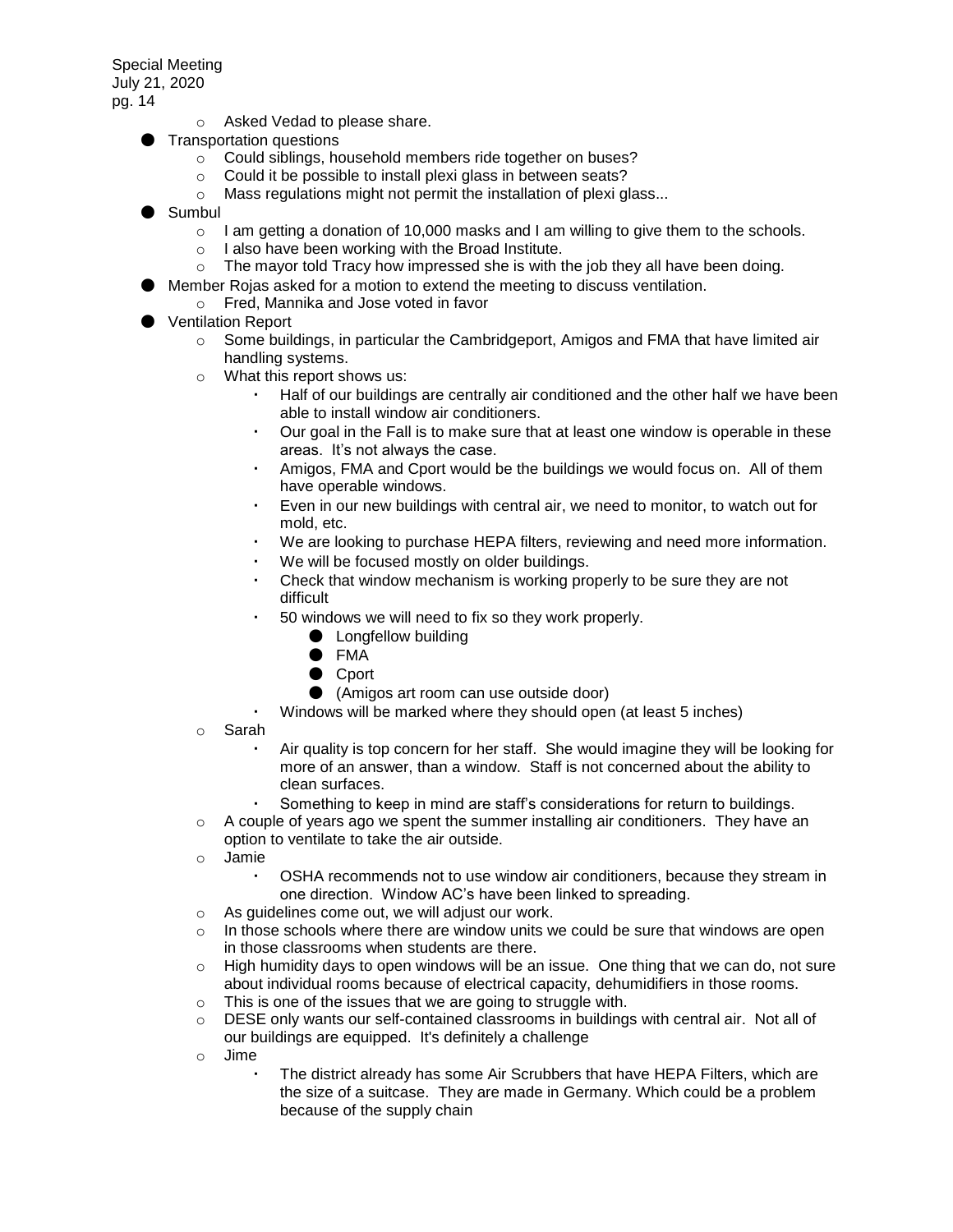- Room scrubbers are expensive
- There are places that have used these and it has lowered absences due to illness.
- o Jose
	- Can you let us know if the cost for air scrubbers was included in the cost for opening schools.
- o Claire
	- Our initial cost was so broad that we had placeholders, so air scrubbers were not in there specifically. We are now going deeper at what it will cost to reopen.
	- There are still so many moving parts and we are still gathering information on what our budget needs will be for opening in the fall.
	- The cost of air scrubbers will be incorporated into the budget.
- o Jim
	- Cost should not be an issue
- o Jose
	- Asked that we order air scrubbers as soon as possible.
- Member Rojas moved conversation to planning next subcommittee meetings
	- o Should we cut down on meetings due to the task forces now taking place?
- Jim
	- $\circ$  I don't want to wait until August and then have lots of information. The more debate we have now is helpful. Would prefer to continue to meet every other week.
	- $\circ$  Good to have one more meeting until we see how the task force and other community groups are doing.
- **Robin** 
	- o Asked for the documentation shared earlier.
- **Fred** 
	- $\circ$  Is it possible to get all of the task force meetings and community working groups schedules online?

### **Next Steps/Closing Reflection (5 min)**

- $\bullet$  Meet again before Friday July  $3^{rd}$  –
- $\bullet$  Air scrubbers update  $-$  ID # needed and status of ordering them
- Election commission update
- Finish going through policies & procedures

Vice Chair Bowman thanked the Members for creating their own Reports and informed the assembly that in the fall we intend to move forward with the School Committee hiring processes.

Member Rojas thanked Ms. Joanne Johnson and Mr. James Maloney for their assistance in helping to prepare the Reports for these meetings

#### **Announcements**:

Member Wilson announced that Mr. Maurice Page, CRLS Math teacher and Math Coordinator, passed away, and Ms. Josie Vendetti, CRLS Lunch Aide, passed away also, both career CPSD professionals.

Member Weinstein announced that the Communications and Community Relations Sub-Committee will have a Caregiver University meeting on Thursday, July 23, 2020 at 12:30 pm.

On a motion by Member Fantini, seconded by Member Wilson, on the following roll call vote, the Special Meeting was adjourned at 9:00 p.m.: Member Weinstein YEA; Member Wilson YEA; Vice Chair Bowman Member Fantini YEA; Member Rojas YEA; Member Rachel YEA; YEA; Mayor Siddiqui YEA.